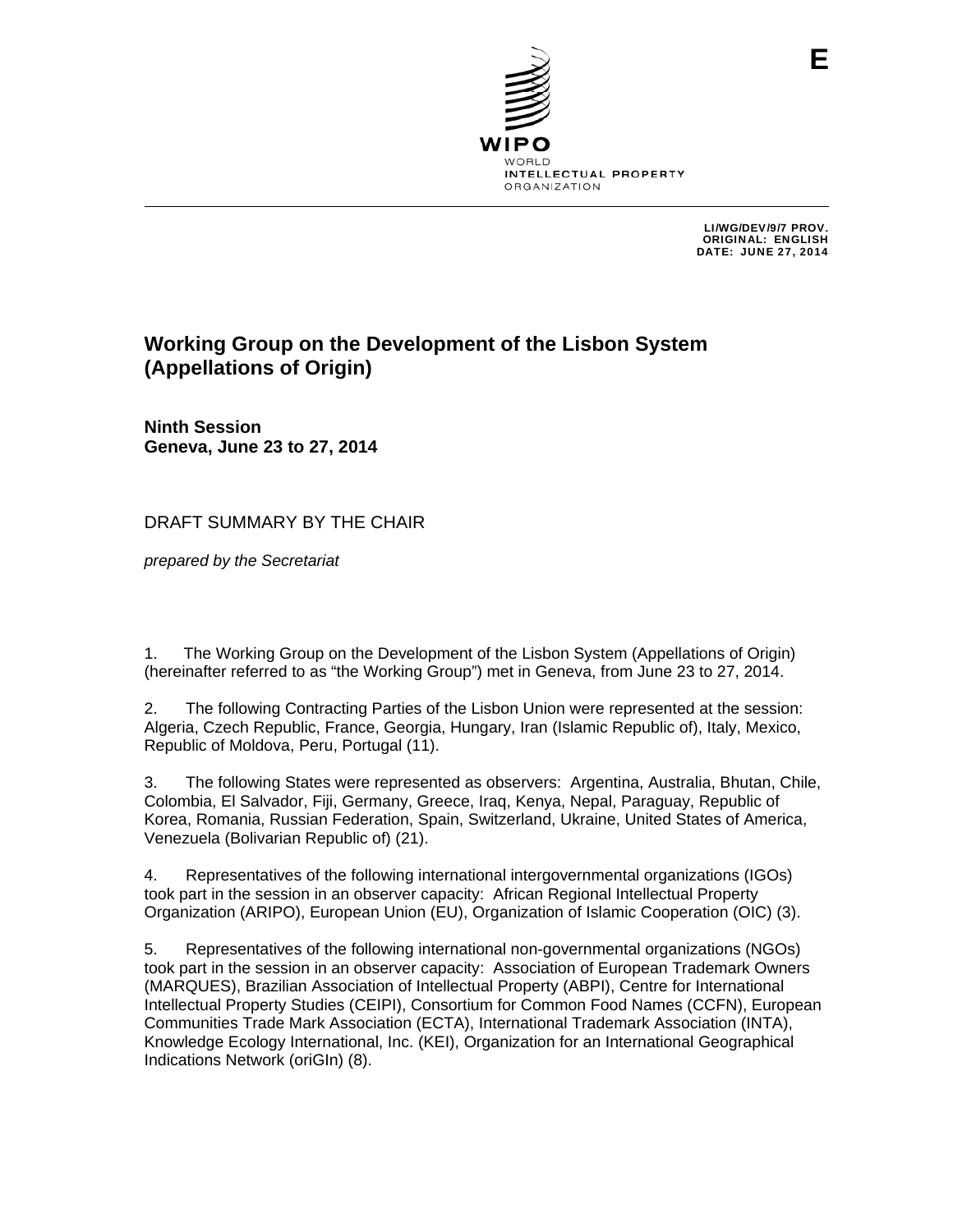6. The list of participants is contained in document LI/WG/DEV/9/INF/2 Prov. 2<sup>\*</sup>.

### **AGENDA ITEM 1: OPENING OF THE SESSION**

7. The Director General of the World Intellectual Property Organization (WIPO), Mr. Francis Gurry, opened the session, recalled the mandate of the Working Group and introduced the draft agenda, as contained in document LI/WG/DEV/9/1 Prov. 2.

#### **AGENDA ITEM 2: ELECTION OF A CHAIR AND TWO VICE-CHAIRS**

8. Mr. Mihály Ficsor (Hungary) was unanimously elected as Chair of the Working Group, Mr. Alfredo Rendón Algara (Mexico) and Mrs. Ketevan Kiladze (Georgia) were unanimously elected as Vice-Chairs.

9. Mr. Matthijs Geuze (WIPO) acted as Secretary to the Working Group.

#### **AGENDA ITEM 3: ADOPTION OF THE AGENDA**

l \*

10. The Working Group adopted the draft agenda (document LI/WG/DEV/9/1 Prov. 2) without modification.

#### **AGENDA ITEM 4: REPORT OF THE EIGHTH SESSION OF THE WORKING GROUP ON THE DEVELOPMENT OF THE LISBON SYSTEM (APPELLATIONS OF ORIGIN)**

11. The Working Group took note of the adoption, on June 12, 2014, of the Report of the eighth session of the Working Group, as contained in document LI/WG/DEV/8/7, in accordance with the procedure established at the fifth session of the Working Group.

#### **AGENDA ITEM 5: DRAFT REVISED LISBON AGREEMENT ON APPELLATIONS OF ORIGIN AND GEOGRAPHICAL INDICATIONS AND DRAFT REGULATIONS UNDER THE DRAFT REVISED LISBON AGREEMENT**

12. Discussions were based on documents LI/WG/DEV/9/2, LI/WG/DEV/9/3, LI/WG/DEV/9/4 and LI/WG/DEV/9/5. The Working Group examined in detail all the provisions of the draft Revised Lisbon Agreement and the draft Regulations.

 13. The Chair concluded that the following pending issues would be submitted to the next session of the Working Group:

(i) the title of the draft Revised Lisbon Agreement;

(ii) the content of Article 2(2) and Article 5(4) concerning trans-border geographical areas of origin;

(iii) Article 7(2)(b) and Article 8(3) concerning the possible introduction of maintenance fees;

The final list of participants will be made available as an Annex to the Report of the session.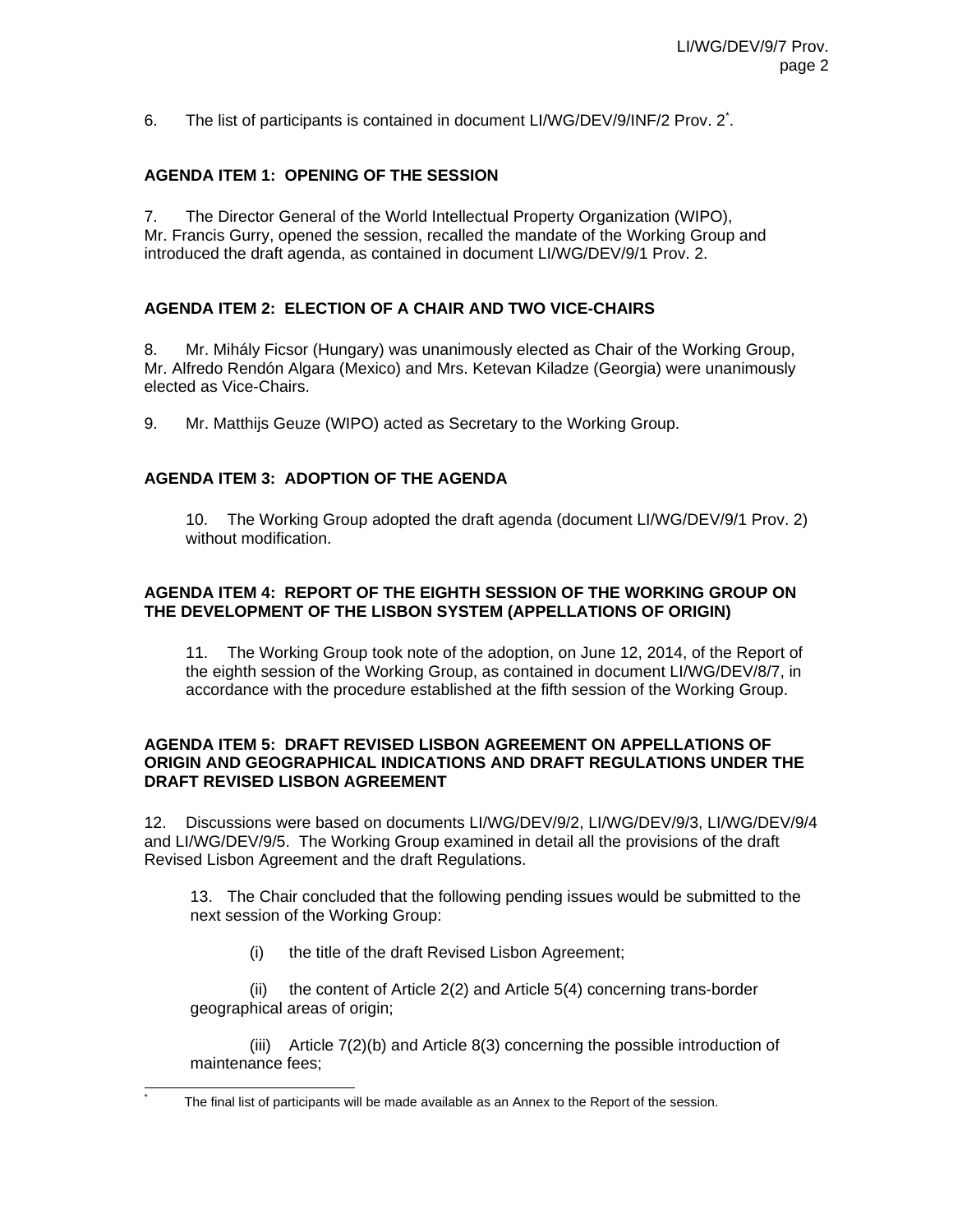(iv) Article 7(4) and related provisions concerning the possible introduction of individual fees;

(v) the question as to whether Article 9(1) should be kept and whether Article 9(2) should be moved to Article 6;

(vi) the issue as to whether Article 10(3), read in conjunction with Article 15(2), should refer to any other or to more extensive protection;

(vii) the various options in respect of Article  $11(1)(a)$  and Article  $11(3)$  (see the Annex to the present document);

(viii) the issue of the Draft Agreed Statement contained in footnote 4 to Article 11 and provisions relating to the same issue;

(ix) the content of Article 12 concerning protection against acquiring a generic character;

(x) the content of Article 13(1) concerning safeguards in respect of prior trademark rights;

(xi) the issues as to whether Article 13(2) to (4) should be kept and whether consequential amendments should be made to Article 17(2) and to footnote 7 relating to that provision;

(xii) the content of Article 16(2) concerning negotiations following a refusal;

(xiii) the issue as to whether Article 19(2) should establish an exhaustive or a non-exhaustive list of grounds for invalidation;

(xiv) the issue as to whether Rule 5(3) should be optional or mandatory; and

(xv) the issue of the inclusion of Rule 5(4) permitting a Contracting Party to require a declaration of intention to use in respect of a registered appellation of origin or a registered geographical indication.

#### Future work

14. The Chair recalled that the Lisbon Union Assembly had approved, at its ordinary session in 2013, the convening of a Diplomatic Conference for the Adoption of a Revised Lisbon Agreement on Appellations of Origin and Geographical Indications in 2015, with the exact dates and venue to be decided by a preparatory committee meeting to be held in conjunction with the tenth session of the Working Group in October 2014.

15. He reiterated that, in accordance with paragraph 18 of the Summary by the Chair adopted at the eighth session, the tenth session of the Working Group would focus on technically preparing the texts of the draft Revised Lisbon Agreement and the draft Regulations for the Diplomatic Conference and on reducing the number of pending issues, where possible. At that session, resolved issues would not be re-opened and proposals and discussions should be limited to the pending issues listed in paragraph 13 of the present document.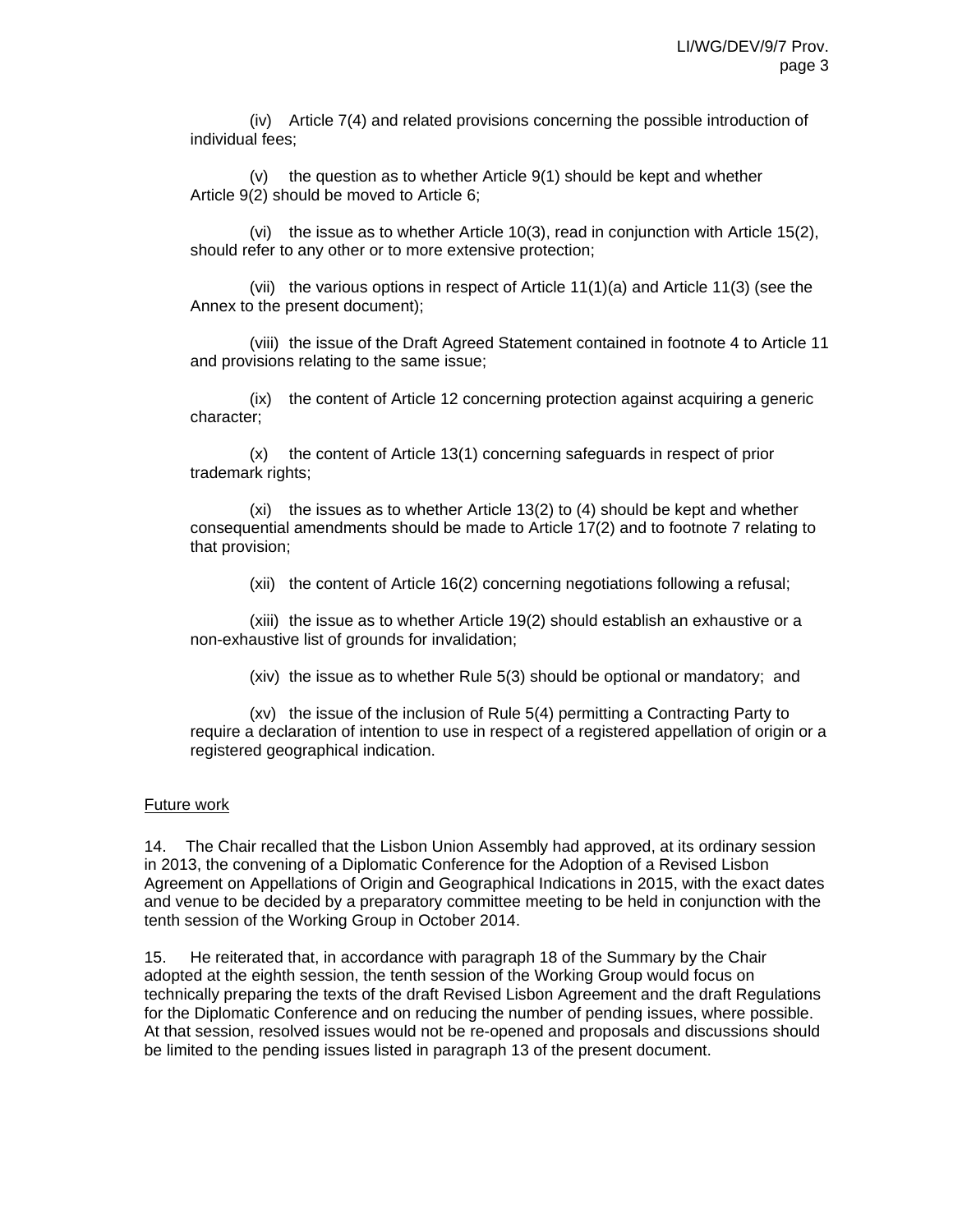16. The Chair further recalled that the Lisbon Union Assembly would be in a position to note the progress made in preparing the diplomatic conference at its next session in September 2014.

### **AGENDA ITEM 6: PROPOSAL TO UPDATE THE FEE SCHEDULE UNDER RULE 23 OF THE REGULATIONS UNDER THE LISBON AGREEMENT**

17. Discussions were based on document LI/WG/DEV/9/6.

18. The Chair noted that, while there appeared to be a need for more time and information to further consider the proposal, the general sentiment towards an increase of the amounts of fees in Rule 23 of the Regulations under the Lisbon Agreement was predominantly positive.

#### **AGENDA ITEM 7: OTHER MATTERS**

19. No interventions were made under this item.

# **AGENDA ITEM 8: ADOPTION OF THE SUMMARY BY THE CHAIR**

[20. The Working Group approved the Summary by the Chair, as contained in the present document.]

21. A draft of the full Report of the session of the Working Group will be made available on the WIPO web site for comments by the delegations and representatives that participated in the meeting. Participants will be informed once the draft Report is available on the WIPO web site. Participants can submit comments within one month from its publication date, after which a track-changes version of the document, taking into account all the comments received from participants, will be made available on the WIPO web site. The availability of the comments and the track-changes version will also be communicated to participants, together with a deadline for the submission of final comments on that track-changes version. Thereafter, the Report, taking into account the final comments, as appropriate, will be published on the WIPO web site without track changes, indicating the date of such final publication. As of that date, the Report will be deemed adopted and the Working Group will be invited to take note of such adoption at its next session.

# **AGENDA ITEM 9: CLOSING OF THE SESSION**

[22. The Chair closed the session on June 27, 2014.]

[Annex follows]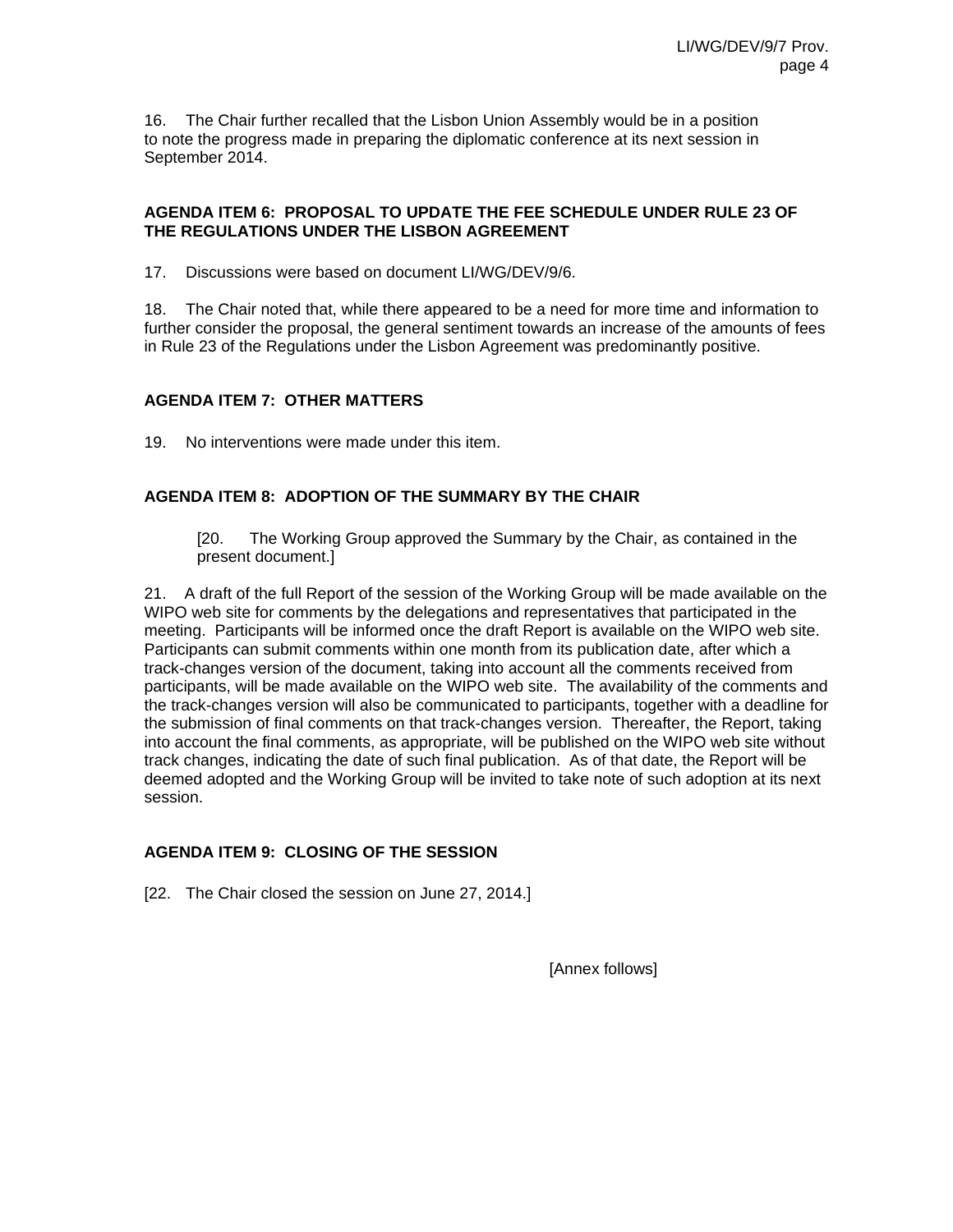# **Article 114**

Protection in Respect of Registered Appellations of Origin and Geographical Indications

(1) *[Content of Protection]* Subject to the provisions of this Act, each Contracting Party shall extend to a registered appellation of origin, or a registered geographical indication, protection against:

(a) any use of the appellation of origin or the geographical indication

(i) in respect of goods of the same kind as those to which the appellation of origin, or the geographical indication, applies not originating in the geographical area of origin or not complying with any other applicable requirements for using the appellation of origin, or the geographical indication; or

# Option A

- (ii) which would amount to its usurpation or imitation [or evocation]; or
- (iii) which would be detrimental to, or exploit unduly, its reputation,

#### Option B

 (ii) in respect of goods that are not of the same kind as those to which the appellation of origin or geographical indication applies, if such use would indicate or suggest a connection between those goods and the beneficiaries, and is likely to damage the interests of the beneficiaries,

even if the appellation of origin or the geographical indication is used with minor differences; if true origin of the goods is indicated; or if the appellation of origin, or the geographical indication, is used in translated form or accompanied by terms such as "style", "kind", "type", "make", "imitation", "method", "as produced in", "like", "similar", or the like<sup>5</sup>;

 (b) any other practice liable to mislead the consumer as to the true origin, provenance or nature of the goods.

(2) *[Use in a Trademark]* Without prejudice to Article 13(1), a Contracting Party shall, *ex officio* if its legislation so permits or at the request of an interested party, refuse or invalidate the registration of a later trademark if use of the trademark would result in one of the situations covered by paragraph (1).

 $\overline{a}$  $[$ <sup>4</sup> Draft Agreed Statement by the Diplomatic Conference: "As the International Bureau is only authorized to refuse applications that do not meet the formal requirements of the Lisbon Agreement or the 1967 Act, or the applicable Regulations under these instruments, applications concerning appellations of origin consisting of or containing a term occurring in an appellation of origin already registered under the Agreement have not been refused by the International Bureau, and will not be refused by the International Bureau under this Act either, as this would amount to a refusal on a substantive ground. It is for each Contracting Party to decide, on the basis of its own legal system and practice, whether such appellations of origin or geographical indications may coexist on its territory or that one of them shall prevail."]

<sup>[</sup> 5 Where certain elements of the denomination or indication constituting the appellation of origin or geographical indication have a generic character in the Contracting Party of Origin, their protection under this subparagraph shall not be required in the other Contracting Parties.]